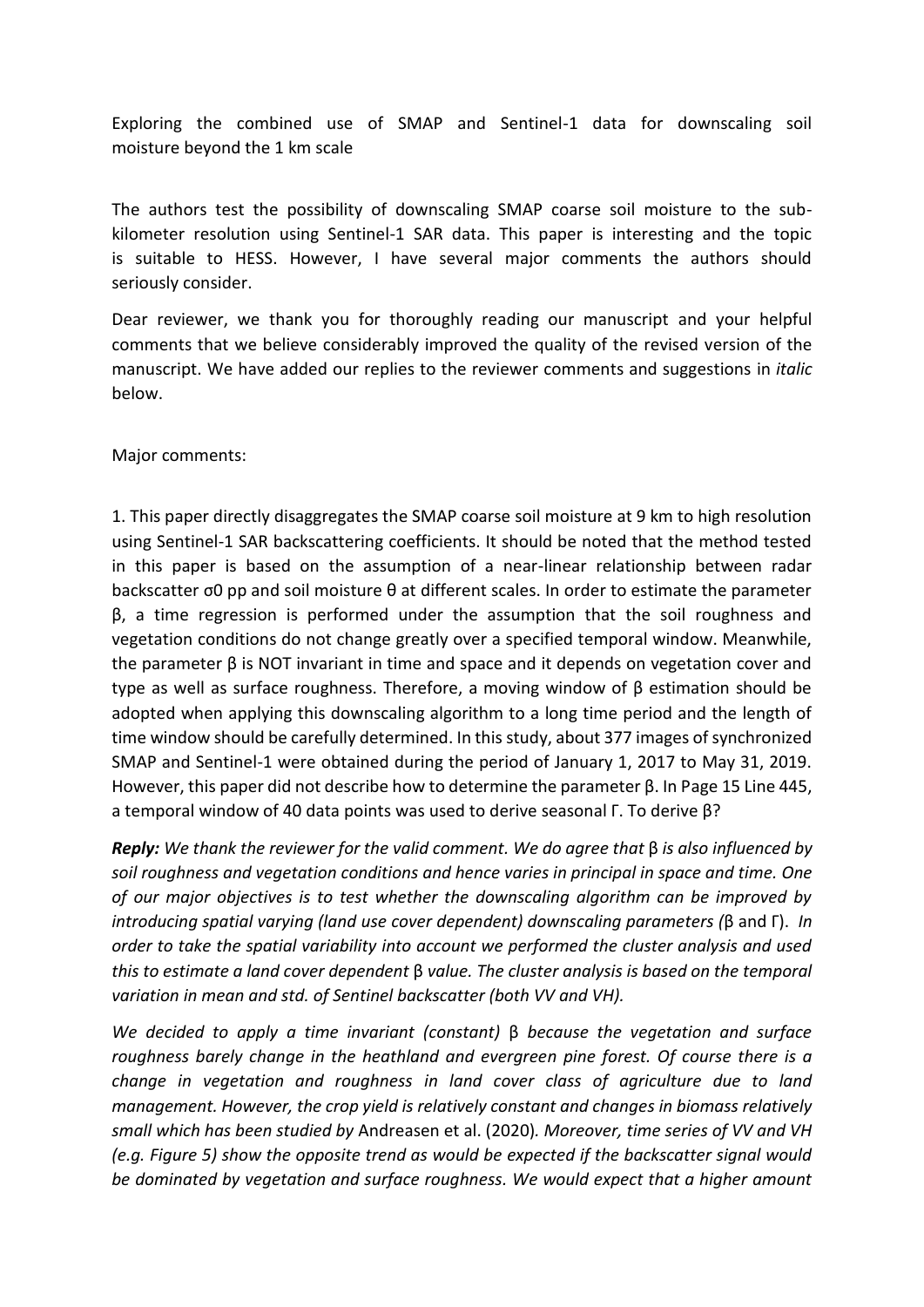*of vegetation would enhance the volumetric backscatter, both for co- and cross polarization*  (e.g. Rosenqvist, 2018)*. However, what we observe is a reduction of the backscatter signal in the growing and peak vegetation periods (spring and summer). On the other hand, in these periods soil moisture is low due to relatively high temperature and evapotranspiration. This trend is mostly observed in the land cover class agriculture, while less visible in the heathland and almost not significant in the forest. Therefore, we believe that applying a time invariant, but spatially varying* β *is a valid assumption for our study area, representing a classical Danish rural setting.*

*Inspired by the reviewer's comment and also by the first comment of reviewer 2 we performed a seasonal* β *estimation in order to evaluate if a time varying* β *would be essential to consider. The following figure shows (a)* β *estimated over an interval of 3 month\* (Dec-Feb, Mar-May, Jun-Aug, Sep-Nov, representing the seasons in Denmark) and (b) the respective R.<sup>2</sup>*



*\* except for the first interval, starting with January (2 month interval).*

*What we can conclude from this analysis is that there might be a slight seasonality in* β *with low values in winter and higher values in summer (figure a ). However, if we only consider the*  β*-value with acceptable R<sup>2</sup> of above 0.5 (figure b), this trend might not be significant. To estimate a robust time variant* β, a dynamic in the range throughout the year would be needed, but what we see is a relatively constant β value, except for the summer. *Hence, it is rather difficult to achieve a good estimation of correlationwhen there is only little variation in the data (during the rest of the year). On the other hand, we observe that particularly the* β *estimates for the agriculture cluster (red) deviate significantly from the other data (all=blue and heathland=green). This supports our approach in estimating spatial varying (land cover dependent) but time invariant* β.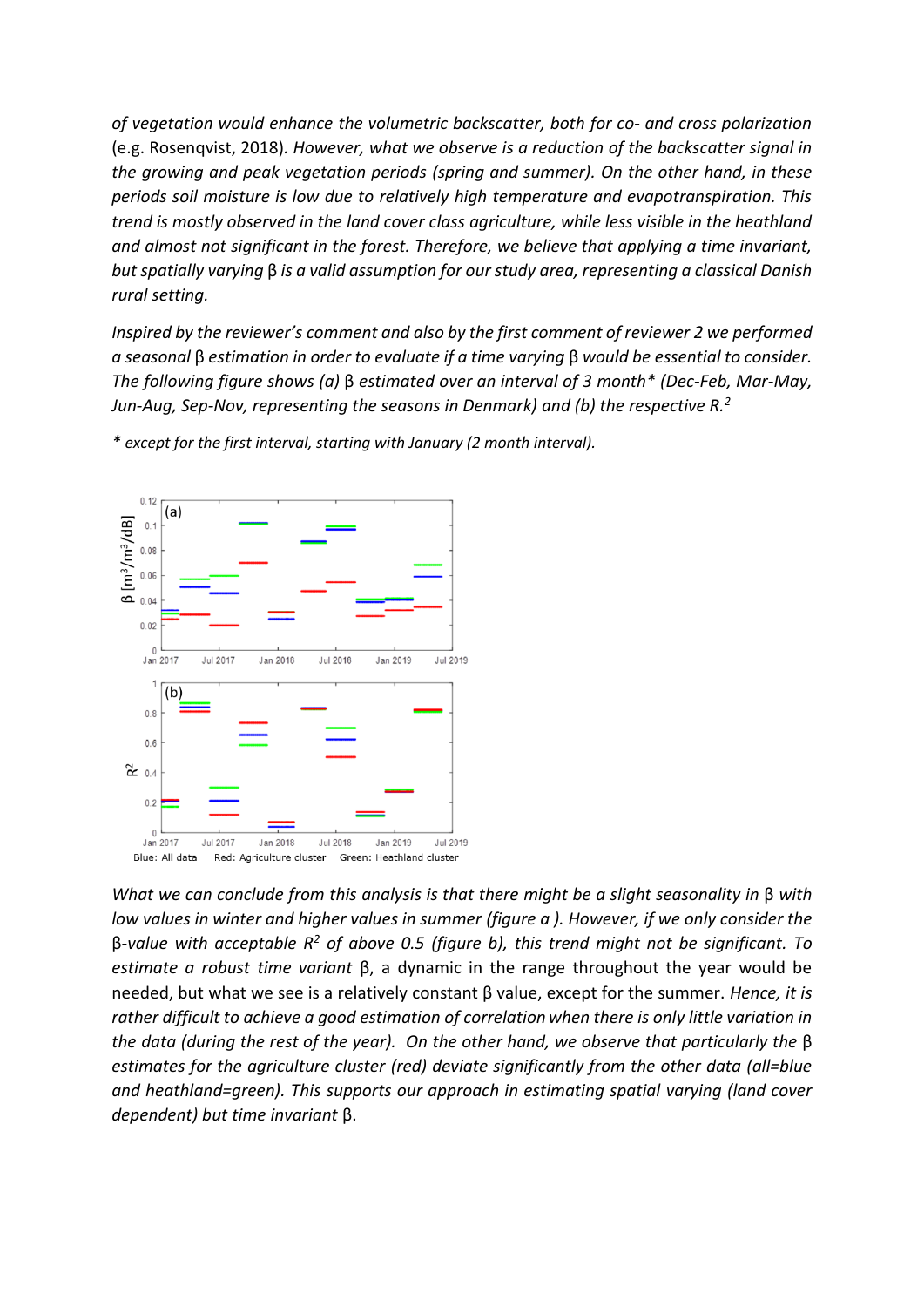*We agree with the reviewer that both the incidence angle correction and* β *estimation add to the uncertainty of the downscaled product. We acknowledge these comments and will expand the discussion in the manuscript to emphasize these aspects.* 

2. Page 14 Line 425-426: The soil moisture derived by CRNS shows a good linear correlation with Sentinel-1 VV and VH backscatter at a resolution of 100 m and 200 m at the agricultural and heathland site. A good linear correlation between radar backscatter and soil moisture was observed in this study, which is the foundation of the downscaling algorithms. However, this good correlation may be caused by seasonal vegetation variations as indicated in Line 427-429. Please do more analyses to prove that the good correlation between radar backscatter and soil moisture was not induced by vegetation changes.

*Reply: We understand the concern of the reviewer about the impact of vegetation on the correlation between CRNS and Sentinel backscatter. We believe that the good correlation between CRNS and Sentinel backscatter is soil moisture dominated at the heathland and agricultural site because:*

- *There is little correlation between CRNS and backscatter in the forest where we believe that that the Sentinel (C-band) backscatter is dominated by volume scattering of the pine trees and does barely penetrate to the soil.*
- *There is a high correlation in the heathland where the low vegetation is relatively constant over the seasons. Hence, temporal changes in backscatter are due to soil moisture, which is supported by the good correlation to CRNS signal.*
- *We can observe a good correlation also in the agriculture even though the biomass and vegetation cover changes, as a result of land management. We believe that changes in backscatter are dominantly driven by soil moisture because we observe lower backscatter values in spring/summer during the growing and peak. If the backscatter would be highly influenced by these vegetation changes, we would expect a positive correlation between backscatter and vegetation (higher backscatter signals coinciding with higher vegetation). However, we observe the opposite. Therefore we believe that the backscatter value in the agriculture is mostly influenced by soil moisture.*
- *Previous studies* (Andreasen et al., 2020) *about the CRNS method in the same area showed that the amount of biomass (8.42t/ha) and its seasonal change in the agriculture are rather small and hence the CRNS signal is mostly representative for soil moisture in this area. The reason for this is that the amount of water in the crop is small compared to the amount of water stored in the rootzone.*

*Taking all these points into account, we believe that the strong correlation of backscatter and CRNS is due to soil moisture changes and only insignificantly influenced by vegetation. We will add a condensed version of this line of arguments to the manuscript.* 

3. Page 15 Table 5: This table lists eight types of  $\beta$  and Γ combinations. However, the reviewer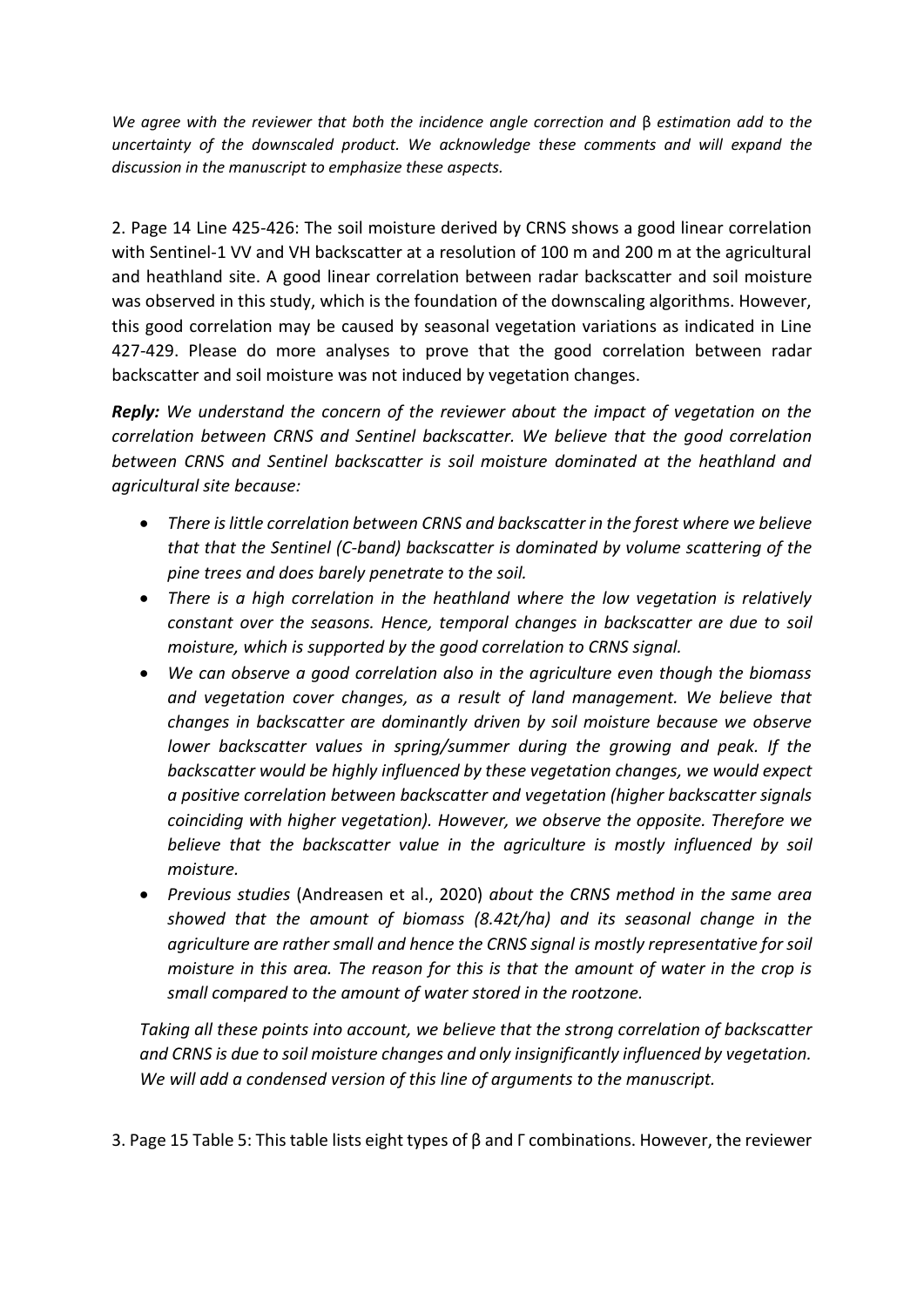cannot follow how the β and Γ were estimated and the differences between different experiments. Please make more explanations.

*Reply: Thank you for the comment. We will try to clarify it further below and we will add this more detailed explanation to the manuscript in the Supplemental Material.*

*To investigate whether the downscaling product can be improved by introducing land use cover dependent downscaling parameters (*β *and* Γ*), we performed these eight different downscaling tests. Hereby we combined either:*

- **•** one constant value for β (space and time invariant), estimated as:  $\theta_{SMAP}/VV$
- *or three constant values for* β (time invariant), *one for each land use cover, estimated*  as:  $\theta_{SMAP}/VV_{Cluster}$  (compare Table 4 and Supplemental Material Fig. S3)

*with*

- *one constant value for* Γ (space and time invariant)*, estimated as: δVVmean/δVHmean*
- *or three constant values for* Γ (time invariant), *one for each land use cover, estimated as: δVVCluster\_mean/δVHCluster\_mean*
- *or one time-varying* Γ *(space invariant), estimated as: δVVmean/δVHmean* applying *a moving window of 40*
- *or three time-varying* Γ, *one for each land use cover*, *estimated as δVVCluster\_mean/δVHCluster\_mean* applying *a moving window of 40*

4. Page 15 Table 4: This study estimated cluster dependent parameters β and Γ. The parameter of β was obtained from linear regression of soil moisture θcoarse at coarse resolution and averaged backscatter within this coarse pixel. However, the soil moisture θcoarse represents the average soil moisture condition. How can the θcoarse be related to backscatters of different land cover types? Please clarify it and make more explanations.

**Reply:** We follow the reviewer's comment and will explain further how we derive the spatially *varying* β. *Commonly,* β *relates to the sensitivity of soil moisture to co-polarization radar backscatter (* $\sigma_{VV}$ *) and can be estimated as the slope of a linear regression of*  $\frac{\theta_{SMAP}}{VV_{coarse}}$  *time series. For the land cover dependent* β *we used the mean and std. of VV and VH time series at different resolutions, e.g. 100 m resolution, in a k-means clustering and derived three clusters at the specific (e.g. 100 m) scale spatially distributed over the entire study area. These three clusters represent the three dominant land use/cover types (heathland, agriculture and forest). The cluster dependent* β *was consequently estimated based on the linear regression*  of the time series  $\frac{\theta_{SMAP}}{VV_{cluster\ mean}}$ . For example for cluster 1, β was estimated based on the time *series of spatial mean of the backscatter signal (VV) of all Sentinel pixels in cluster 1 within the*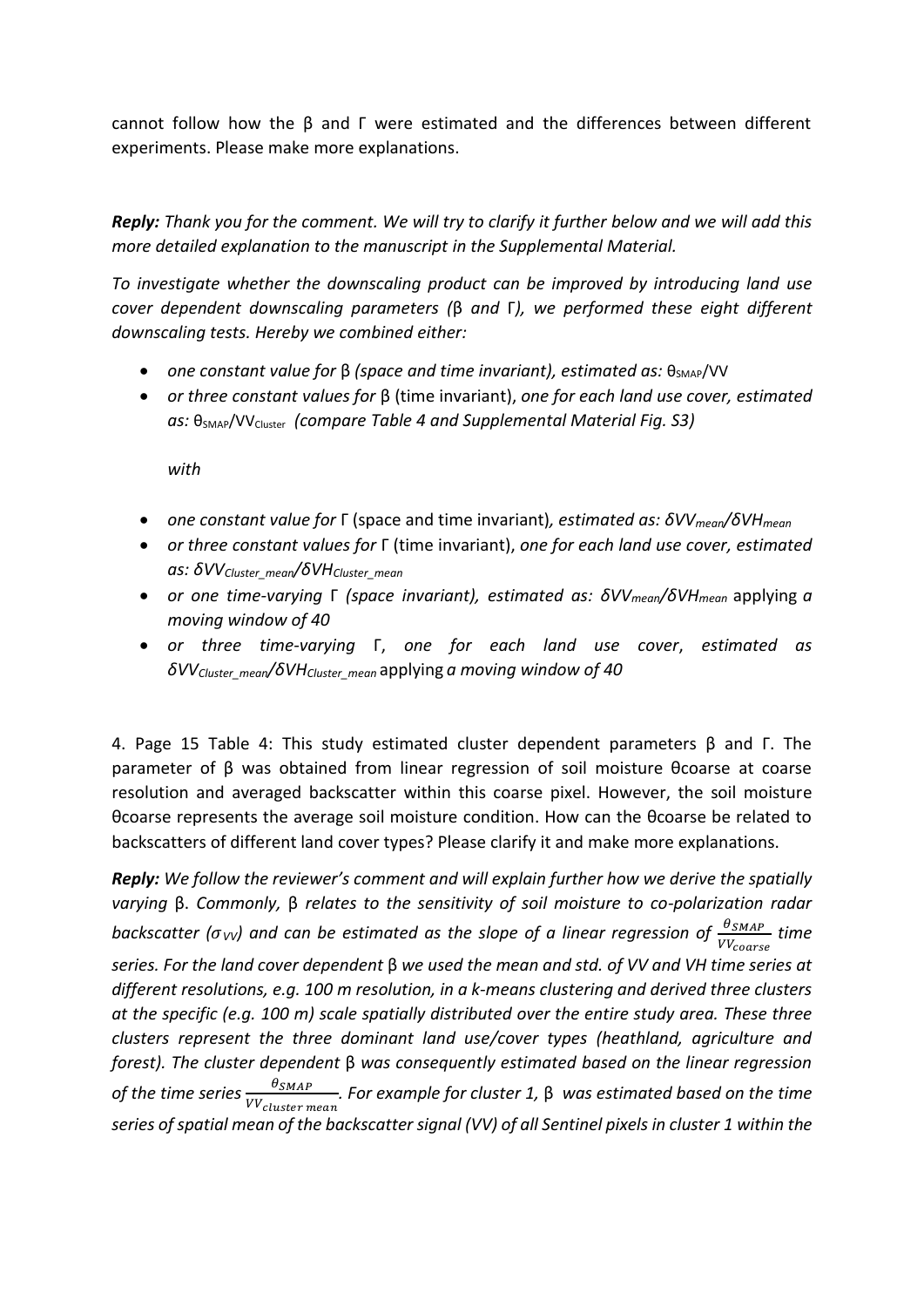$\dot{}$  *corresponding SMAP pixel*  $\frac{\theta_{SMAP}}{VV_{cluster1\ mean}}$ *. The distribution of the clusters and the mean and std. of the backscatter signal are shown in figure 4 in the manuscript.*

*We will add this explanation is a condensed version to the manuscript to clarify how* β was derived.

Other comments:

1. Table 1 and Figure 3 can be merged, with R2, bias and RMSE putting in the scatter plots.

*Reply: Thank you for this suggestion. We will combine Table 1 and Figure 3.*

2. Page 5 Line 210-211: The Ahlergaarde catchment is covered by 21 SMAP pixels. Please indicate the 21 SMAP pixels in Figure 1 with grids. Are the SMAP pixels in resolution of 9 km by 9 km or 36 km by 36 km?

*Reply: We thank the reviewer and understand his/her wish. Since we are using mainly the average of the 21 pixels, we would not like to include the grid in the main manuscript. If the reviewer and editor think it would be useful we would of course add a figure to the supplemental material showing the grid of the SMAP coverage at the study area. The resolution of the 21 SMAP pixel used in our study is the 9km EASE-grid. We will add a sentence in the manuscript to make it more clear.*

3. Page 6 Line 230-233: For a deeper investigation of the spatial pattern information content of the Sentinel-1 data, an unsupervised data driven k-means cluster analysis is performed based on four parameters, the mean and the standard deviation of both the VV and the VH backscatter. How were the mean and the standard deviation values calculated, over temporal variations or spatial variations of radar backscatter? Please clarify.

*Reply: We thank the reviewer for the comment and explain further how the cluster analysis*  was performed. The mean and std. were calculated over temporal variation of the Sentinel *(VV and VH) backscatter, which were used for the clustering that resulted in three clusters that are associated with the different land use types as illustrated in figures 4, 5 and 6. We will clarify this aspect in the manuscript.*

4. Page 11 Line 375: Heath in Table 2 should be Heathland.

*Reply: Thank you for the comment, we will change as suggested.*

References:

Andreasen, M., Jensen, K. H., Bogena, H., Desilets, D., Zreda, M., & Looms, M. C. (2020).